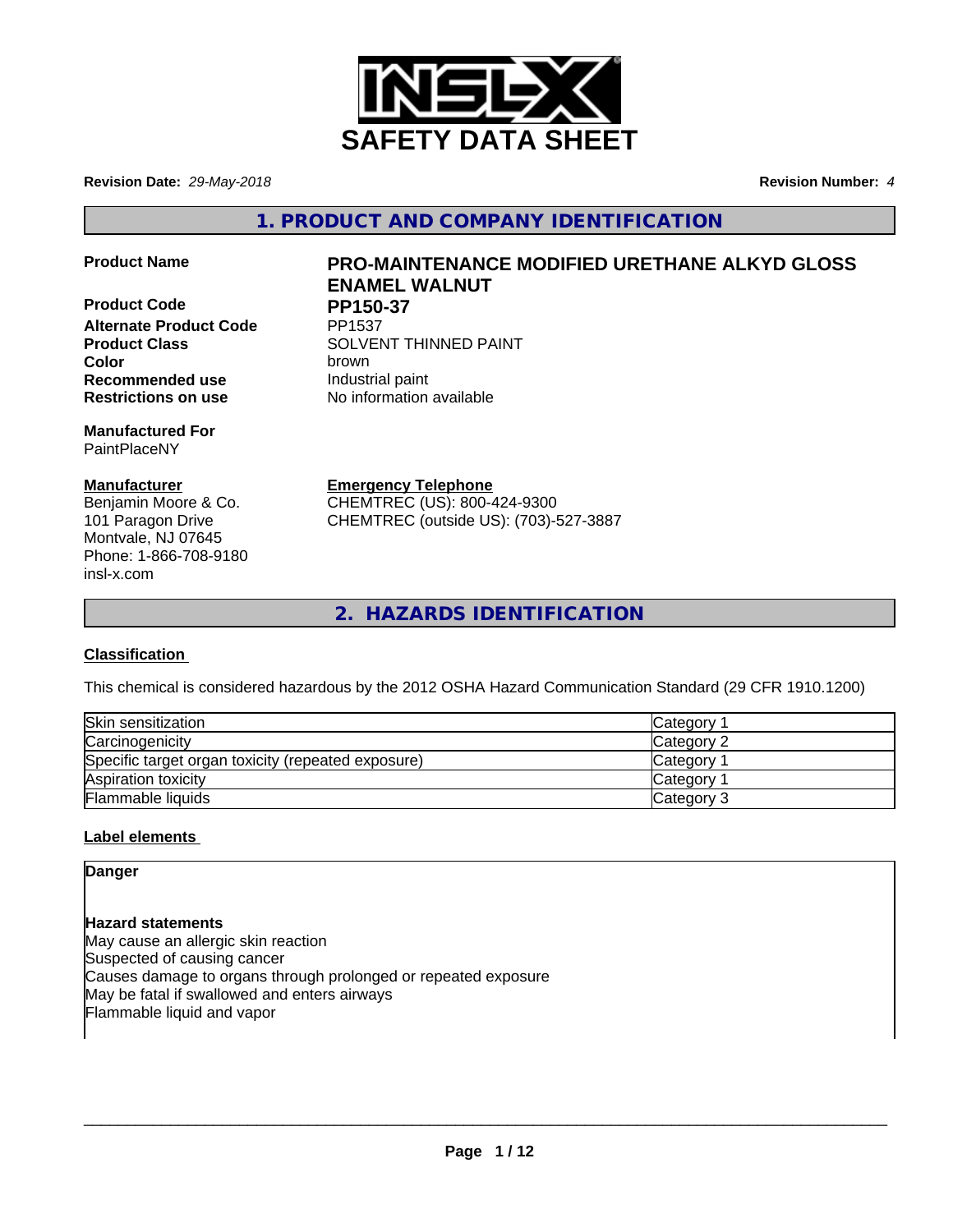

**Appearance** liquid

**Odor** solvent

# **Precautionary Statements - Prevention**

Obtain special instructions before use Do not handle until all safety precautions have been read and understood Use personal protective equipment as required Contaminated work clothing should not be allowed out of the workplace Wear protective gloves Do not breathe dust/fume/gas/mist/vapors/spray Wash face, hands and any exposed skin thoroughly after handling Do not eat, drink or smoke when using this product Keep away from heat, hot surfaces, sparks, open flames and other ignition sources. No smoking Keep container tightly closed Ground/bond container and receiving equipment Use explosion-proof electrical/ventilating/lighting/equipment Use only non-sparking tools Take precautionary measures against static discharge

### **Precautionary Statements - Response**

IF exposed or concerned: Get medical advice/attention **Skin** If skin irritation or rash occurs: Get medical advice/attention Wash contaminated clothing before reuse IF ON SKIN (or hair): Remove/Take off immediately all contaminated clothing. Rinse skin with water/shower **Ingestion** IF SWALLOWED: Immediately call a POISON CENTER or doctor/physician Do NOT induce vomiting **Fire** In case of fire: Use CO2, dry chemical, or foam for extinction

### **Precautionary Statements - Storage**

Store locked up Store in a well-ventilated place. Keep cool

### **Precautionary Statements - Disposal**

Dispose of contents/container to an approved waste disposal plant

### **Hazards not otherwise classified (HNOC)**

Rags, steel wool or waste soaked with this product may spontaneously catch fire if improperly discarded

### **Other information**

No information available

### **Other hazards**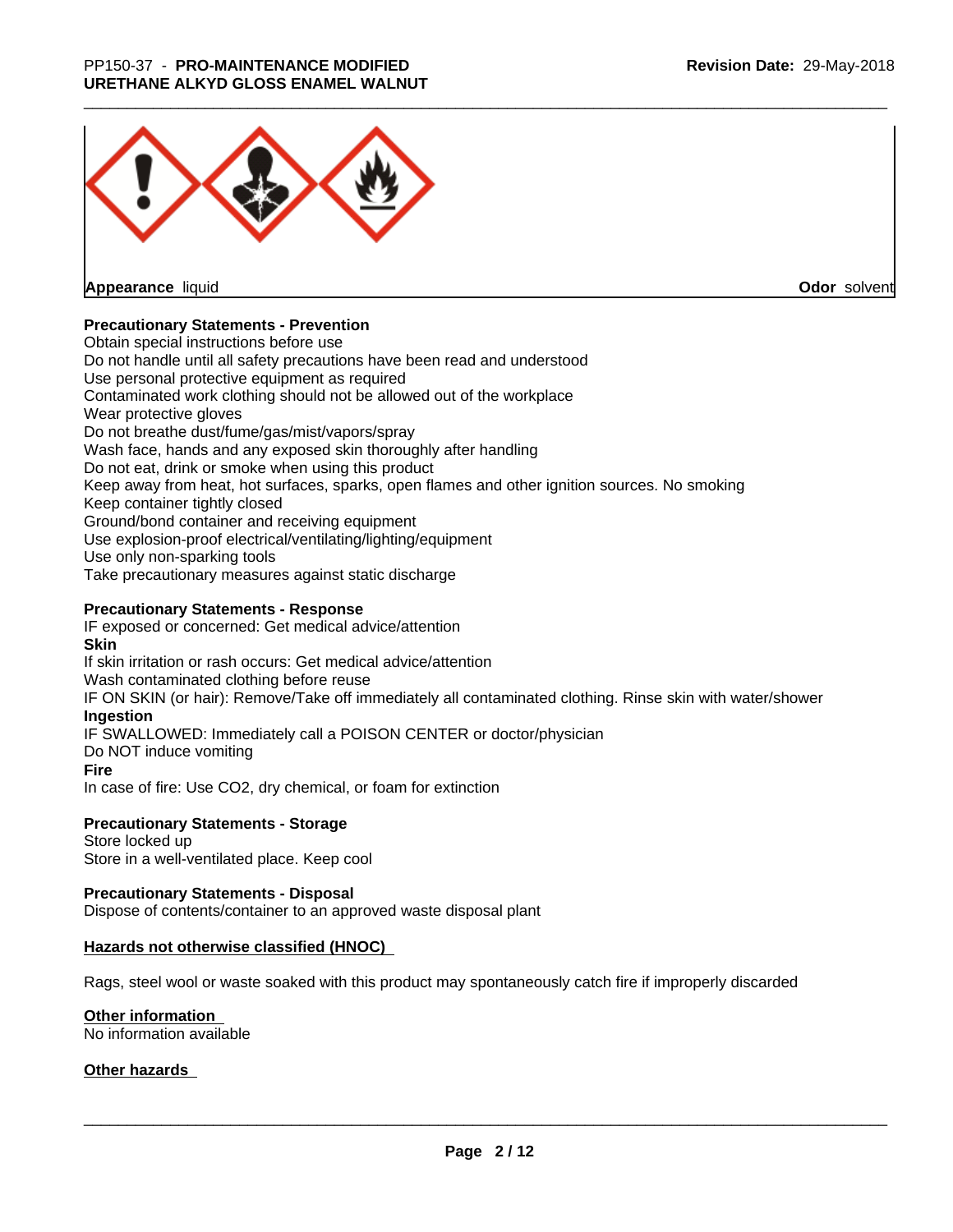**CAUTION:** All floor coatings may become slippery when wet. Where non-skid characteristics are desired, a small amount of clean sand may be added. Stir often during application.

# **3. COMPOSITION/INFORMATION ON INGREDIENTS**

| <b>Chemical name</b>                       | <b>CAS No.</b> | Weight-% |
|--------------------------------------------|----------------|----------|
| Limestone                                  | 1317-65-3      | 20       |
| Stoddard solvent                           | 8052-41-3      | 15       |
| Distillates, petroleum, hydrotreated light | 64742-47-8     |          |
| Titanium dioxide                           | 13463-67-7     |          |
| Carbon black                               | 1333-86-4      | 0.5      |
| Cobalt bis(2-ethylhexanoate)               | 136-52-7       | 0.5      |
| Methyl ethyl ketoxime                      | 96-29-7        | 0.5      |
| Ethyl benzene                              | $100 - 41 - 4$ | 0.5      |

# **4. FIRST AID MEASURES**

| <b>General Advice</b>                            | If symptoms persist, call a physician. Show this safety data sheet to the doctor in<br>attendance.                                                                                                                                  |
|--------------------------------------------------|-------------------------------------------------------------------------------------------------------------------------------------------------------------------------------------------------------------------------------------|
| <b>Eye Contact</b>                               | Immediately flush with plenty of water. After initial flushing, remove any contact<br>lenses and continue flushing for at least 15 minutes. Keep eye wide open while<br>rinsing. If symptoms persist, call a physician.             |
| <b>Skin Contact</b>                              | Wash off immediately with soap and plenty of water while removing all<br>contaminated clothes and shoes. If skin irritation persists, call a physician. Wash<br>clothing before reuse. Destroy contaminated articles such as shoes. |
| <b>Inhalation</b>                                | Move to fresh air. If symptoms persist, call a physician.<br>If not breathing, give artificial respiration. Call a physician immediately.                                                                                           |
| Ingestion                                        | Clean mouth with water and afterwards drink plenty of water. Do not induce<br>vomiting without medical advice. Never give anything by mouth to an unconscious<br>person. Consult a physician.                                       |
| <b>Protection Of First-Aiders</b>                | Use personal protective equipment.                                                                                                                                                                                                  |
| <b>Most Important</b><br><b>Symptoms/Effects</b> | May cause allergic skin reaction.                                                                                                                                                                                                   |
| <b>Notes To Physician</b>                        | Treat symptomatically.                                                                                                                                                                                                              |

**5. FIRE-FIGHTING MEASURES**

| <b>Suitable Extinguishing Media</b>                                    | Foam, dry powder or water. Use extinguishing measures<br>that are appropriate to local circumstances and the<br>surrounding environment.     |
|------------------------------------------------------------------------|----------------------------------------------------------------------------------------------------------------------------------------------|
| <b>Protective Equipment And Precautions For</b><br><b>Firefighters</b> | As in any fire, wear self-contained breathing apparatus<br>pressure-demand, MSHA/NIOSH (approved or equivalent)<br>and full protective gear. |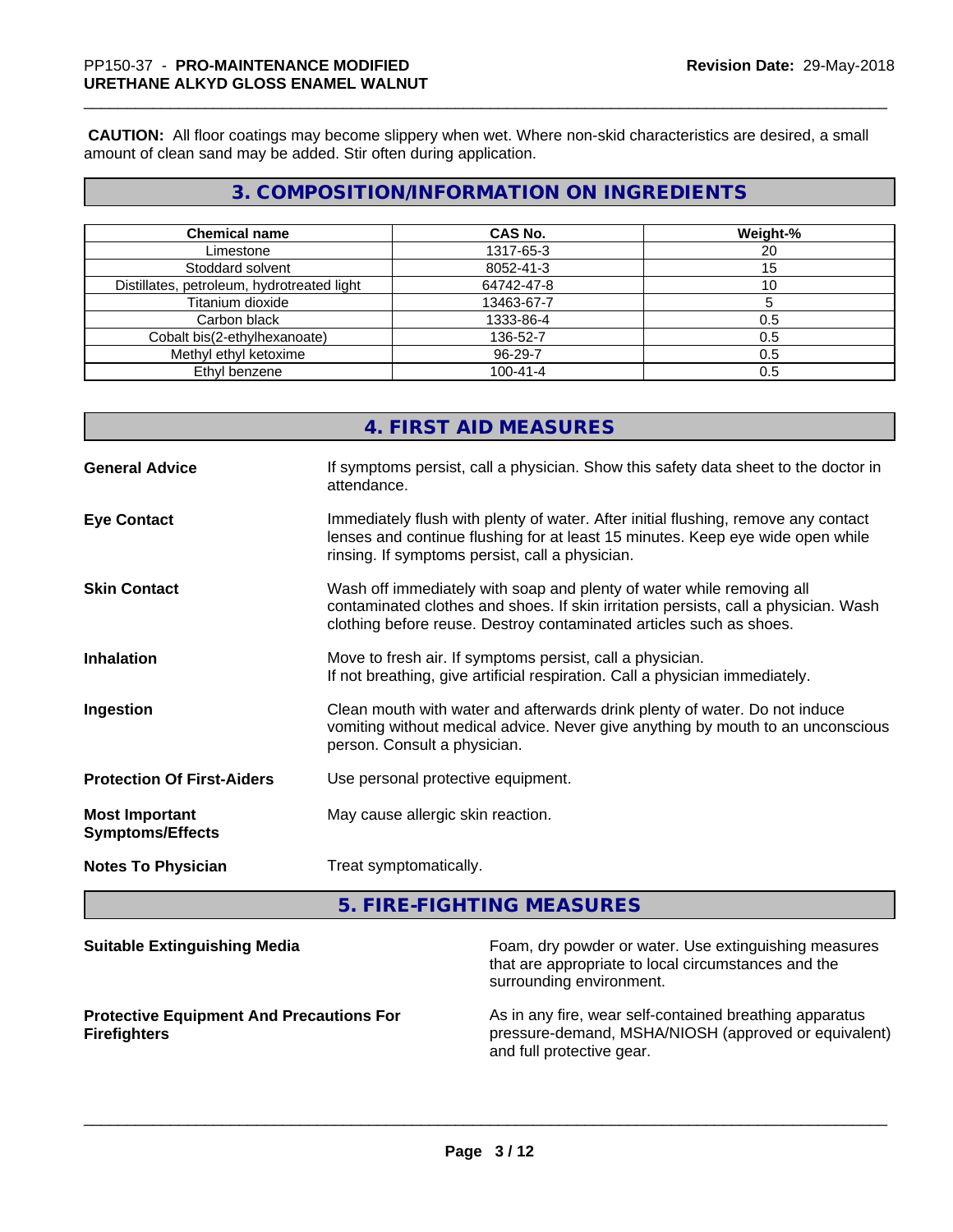| <b>Specific Hazards Arising From The Chemical</b>                                                                     |                 | vapors.                        | Combustible material. Closed containers may rupture if<br>exposed to fire or extreme heat. Keep product and empty<br>container away from heat and sources of ignition. Thermal<br>decomposition can lead to release of irritating gases and |
|-----------------------------------------------------------------------------------------------------------------------|-----------------|--------------------------------|---------------------------------------------------------------------------------------------------------------------------------------------------------------------------------------------------------------------------------------------|
| <b>Sensitivity To Mechanical Impact</b>                                                                               |                 | No                             |                                                                                                                                                                                                                                             |
| <b>Sensitivity To Static Discharge</b>                                                                                |                 | Yes                            |                                                                                                                                                                                                                                             |
| <b>Flash Point Data</b><br>Flash Point (°F)<br>Flash Point (°C)<br><b>Method</b><br><b>Flammability Limits In Air</b> |                 | 106<br>41<br><b>PMCC</b>       |                                                                                                                                                                                                                                             |
| Lower flammability limit:<br><b>Upper flammability limit:</b>                                                         |                 | Not available<br>Not available |                                                                                                                                                                                                                                             |
| NFPA<br>Health: 1                                                                                                     | Flammability: 2 | <b>Instability: 0</b>          | <b>Special: Not Applicable</b>                                                                                                                                                                                                              |
| <b>NFPA Legend</b><br>0 - Not Hazardous<br>1 - Slightly                                                               |                 |                                |                                                                                                                                                                                                                                             |

- 2 Moderate
- 3 High
- 4 Severe

*The ratings assigned are only suggested ratings, the contractor/employer has ultimate responsibilities for NFPA ratings where this system is used.*

*Additional information regarding the NFPA rating system is available from the National Fire Protection Agency (NFPA) at www.nfpa.org.*

|                                  | 6. ACCIDENTAL RELEASE MEASURES                                                                                                                                                                                                                                                                             |
|----------------------------------|------------------------------------------------------------------------------------------------------------------------------------------------------------------------------------------------------------------------------------------------------------------------------------------------------------|
| <b>Personal Precautions</b>      | Use personal protective equipment. Remove all sources of ignition.                                                                                                                                                                                                                                         |
| <b>Other Information</b>         | Prevent further leakage or spillage if safe to do so. Do not allow material to<br>contaminate ground water system. Prevent product from entering drains. Do not<br>flush into surface water or sanitary sewer system. Local authorities should be<br>advised if significant spillages cannot be contained. |
| <b>Environmental precautions</b> | See Section 12 for additional Ecological Information.                                                                                                                                                                                                                                                      |
| <b>Methods for Cleaning Up</b>   | Dam up. Soak up with inert absorbent material. Pick up and transfer to properly<br>labeled containers. Clean contaminated surface thoroughly.                                                                                                                                                              |
|                                  | 7. HANDLING AND STORAGE                                                                                                                                                                                                                                                                                    |
| <b>Handling</b>                  | Use only in area provided with appropriate exhaust ventilation. Do not breathe                                                                                                                                                                                                                             |

vapors or spray mist. Wear personal protective equipment. Take precautionary measures against static discharges. To avoid ignition of vapors by static electricity discharge, all metal parts of the equipment must be grounded. Keep away from open flames, hot surfaces and sources of ignition.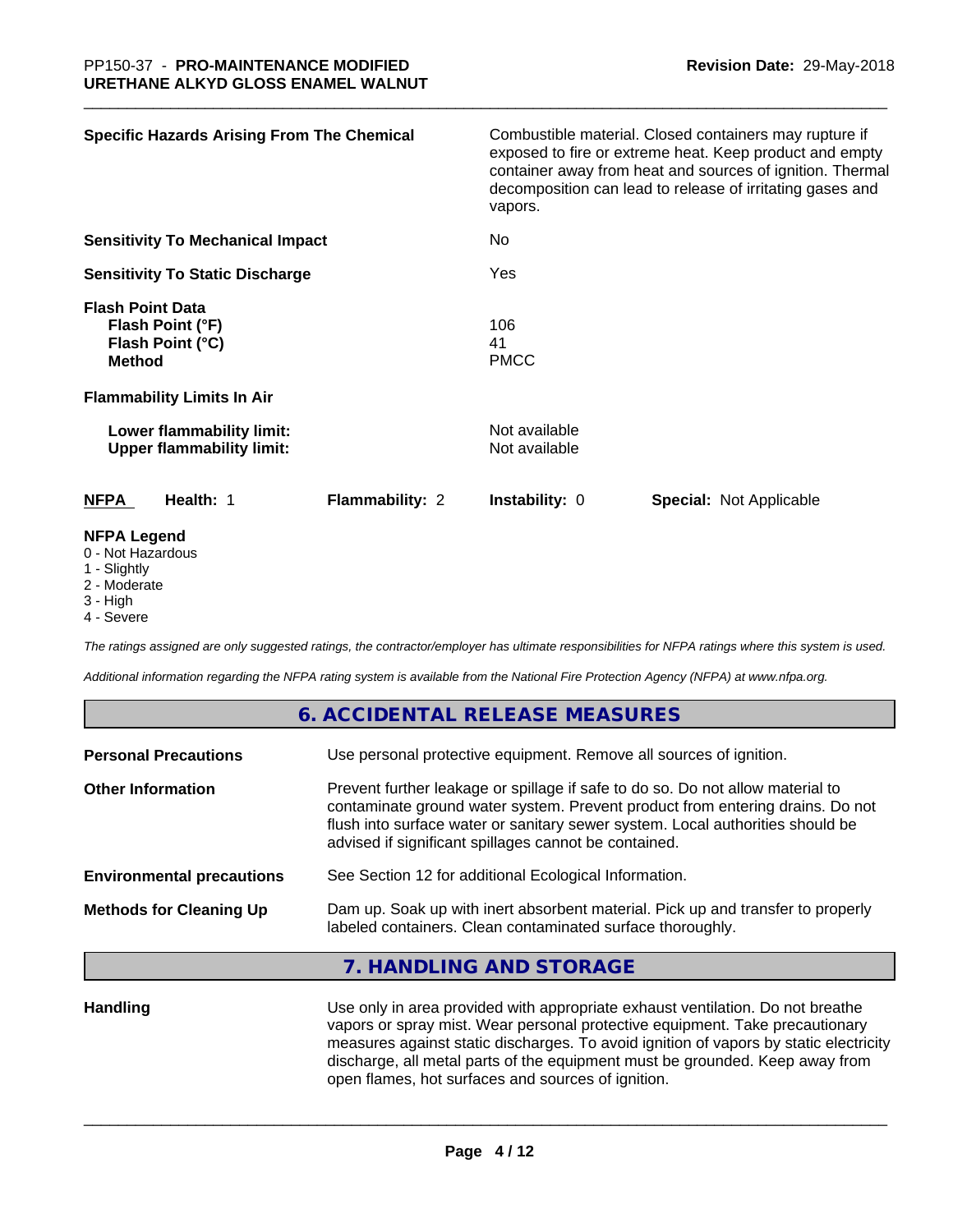# **Storage** Keep containers tightly closed in a dry, cool and well-ventilated place. Keep away from heat. Keep away from open flames, hot surfaces and sources of ignition. Keep in properly labeled containers. Keep out of the reach of children.  **DANGER** - Rags, steel wool or waste soaked with this product may

spontaneously catch fire if improperly discarded. Immediately after use, place rags, steel wool or waste in a sealed water-filled metal container.

**Incompatible Materials Incompatible with strong acids and bases and strong oxidizing agents.** 

# **8. EXPOSURE CONTROLS / PERSONAL PROTECTION**

### **Exposure Limits**

| <b>Chemical name</b> | <b>ACGIH TLV</b>         | <b>OSHA PEL</b>                                         |
|----------------------|--------------------------|---------------------------------------------------------|
| Limestone            | N/E                      | 15 mg/m <sup>3</sup> - TWA<br>5 mg/m <sup>3</sup> - TWA |
| Stoddard solvent     | 100 ppm $-$ TWA          | 500 ppm - TWA                                           |
|                      |                          | 2900 mg/m <sup>3</sup> - TWA                            |
| Titanium dioxide     | 10 mg/m $3$ - TWA        | 15 mg/m <sup>3</sup> - TWA                              |
| Carbon black         | $3 \text{ mg/m}^3$ - TWA | $3.5 \text{ mg/m}^3$ - TWA                              |
| Ethyl benzene        | 20 ppm - TWA             | 100 ppm - TWA                                           |
|                      |                          | 435 mg/m <sup>3</sup> - TWA                             |

### **Legend**

ACGIH - American Conference of Governmental Industrial Hygienists Exposure Limits OSHA - Occupational Safety & Health Administration Exposure Limits N/E - Not Established

**Engineering Measures** Ensure adequate ventilation, especially in confined areas.

### **Personal Protective Equipment**

| <b>Eye/Face Protection</b><br><b>Skin Protection</b><br><b>Respiratory Protection</b> | Safety glasses with side-shields.<br>Long sleeved clothing. Protective gloves.<br>In operations where exposure limits are exceeded, use a NIOSH approved<br>respirator that has been selected by a technically qualified person for the specific<br>work conditions. When spraying the product or applying in confined areas, wear a<br>NIOSH approved respirator specified for paint spray or organic vapors. |
|---------------------------------------------------------------------------------------|----------------------------------------------------------------------------------------------------------------------------------------------------------------------------------------------------------------------------------------------------------------------------------------------------------------------------------------------------------------------------------------------------------------|
| <b>Hygiene Measures</b>                                                               | Avoid contact with skin, eyes and clothing. Remove and wash contaminated<br>clothing before re-use. Wash thoroughly after handling. When using do not eat,<br>drink or smoke.                                                                                                                                                                                                                                  |

# **9. PHYSICAL AND CHEMICAL PROPERTIES**

**Appearance** liquid **Density (lbs/gal)** 9.50 - 9.60<br> **Specific Gravity** 1.13 - 1.15 **Specific Gravity** 

**Odor** solvent **Odor Threshold** No information available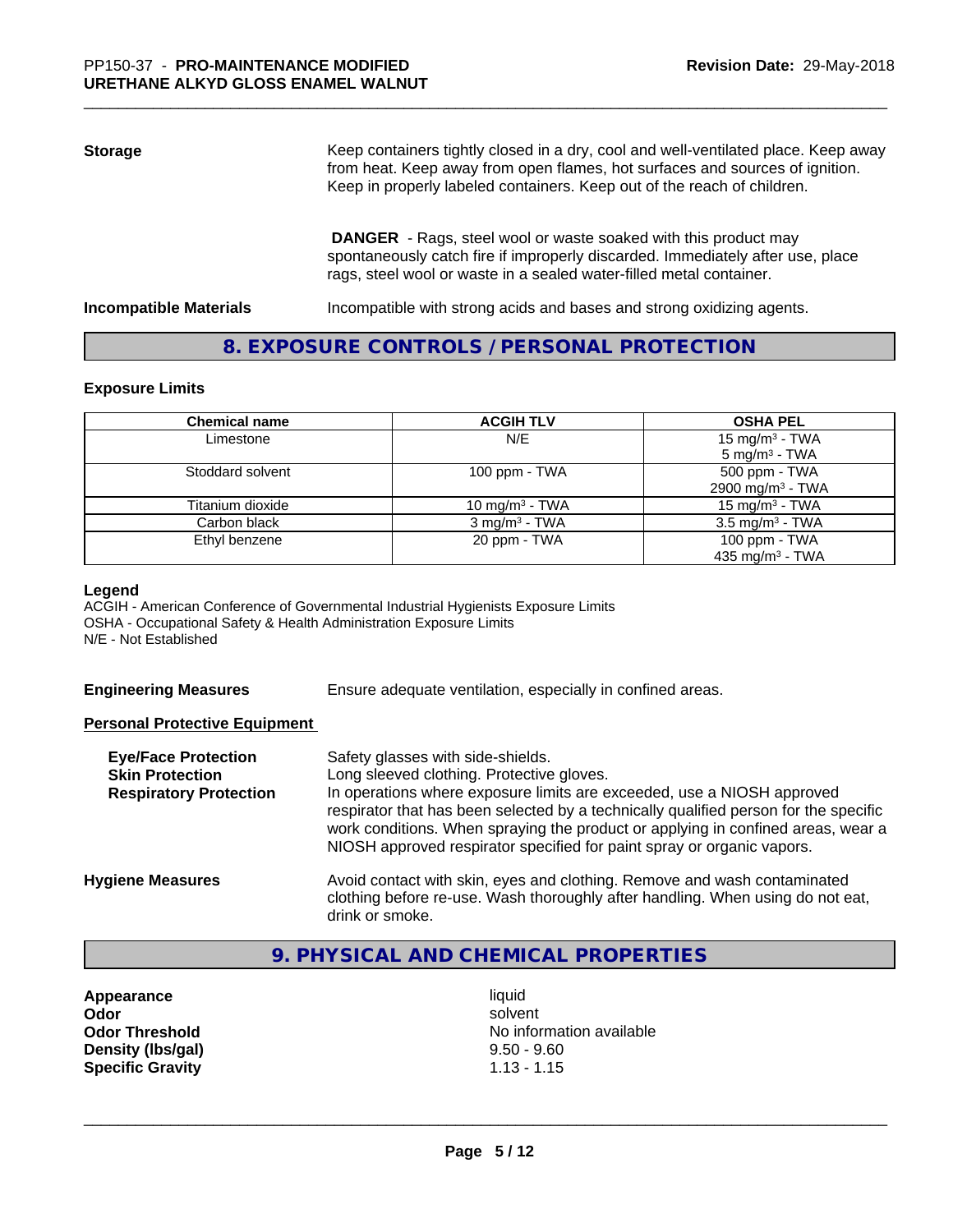**Viscosity (cps)** <br> **Viscosity (cps)** No information available<br>
No information available<br>
No information available **Water solubility**<br> **Evaporation Rate**<br> **Evaporation Rate**<br> **Evaporation Rate Vapor** pressure @20 °C (kPa) **Vapor density No information available Wt. % Solids** 60 - 70<br> **Vol. % Solids** 60 - 70<br> **Vol. % Solids** 65 **Vol. % Solids Wt.** % Volatiles 30 - 40 **Vol. % Volatiles** 45 - 55 **VOC Regulatory Limit (g/L)** <340 **Boiling Point (°F)** 212 **Boiling Point (°C)**<br>Freezing Point (°F) **Freezing Point (°C)** No information available **Flash Point (°F)** 106 **Flash Point (°C)** 41 **Method** PMCC **Flammability (solid, gas)** Not applicable **Upper flammability limit:** No information available **Lower flammability limit:** No information available **Autoignition Temperature (°F)** No information available **Autoignition Temperature (°C)** No information available **Decomposition Temperature (°F)**<br> **Decomposition Temperature (°C)** No information available<br>
No information available **Decomposition Temperature (°C)**<br>Partition coefficient

**pH**<br>
Viscosity (cps) The Contract of the Contract of the Viscosity (cps) and Viscosity (cps) **Solubility(ies)** No information available No information available<br>No information available **No information available No information available** 

# **10. STABILITY AND REACTIVITY**

| <b>Reactivity</b>                       | Not Applicable                                                                           |
|-----------------------------------------|------------------------------------------------------------------------------------------|
| <b>Chemical Stability</b>               | Stable under normal conditions. Hazardous polymerisation<br>does not occur.              |
| <b>Conditions to avoid</b>              | Keep away from open flames, hot surfaces, static<br>electricity and sources of ignition. |
| <b>Incompatible Materials</b>           | Incompatible with strong acids and bases and strong<br>oxidizing agents.                 |
| <b>Hazardous Decomposition Products</b> | Thermal decomposition can lead to release of irritating<br>gases and vapors.             |
| Possibility of hazardous reactions      | None under normal conditions of use.                                                     |

# **11. TOXICOLOGICAL INFORMATION**

### **Product Information**

**Information on likely routes of exposure**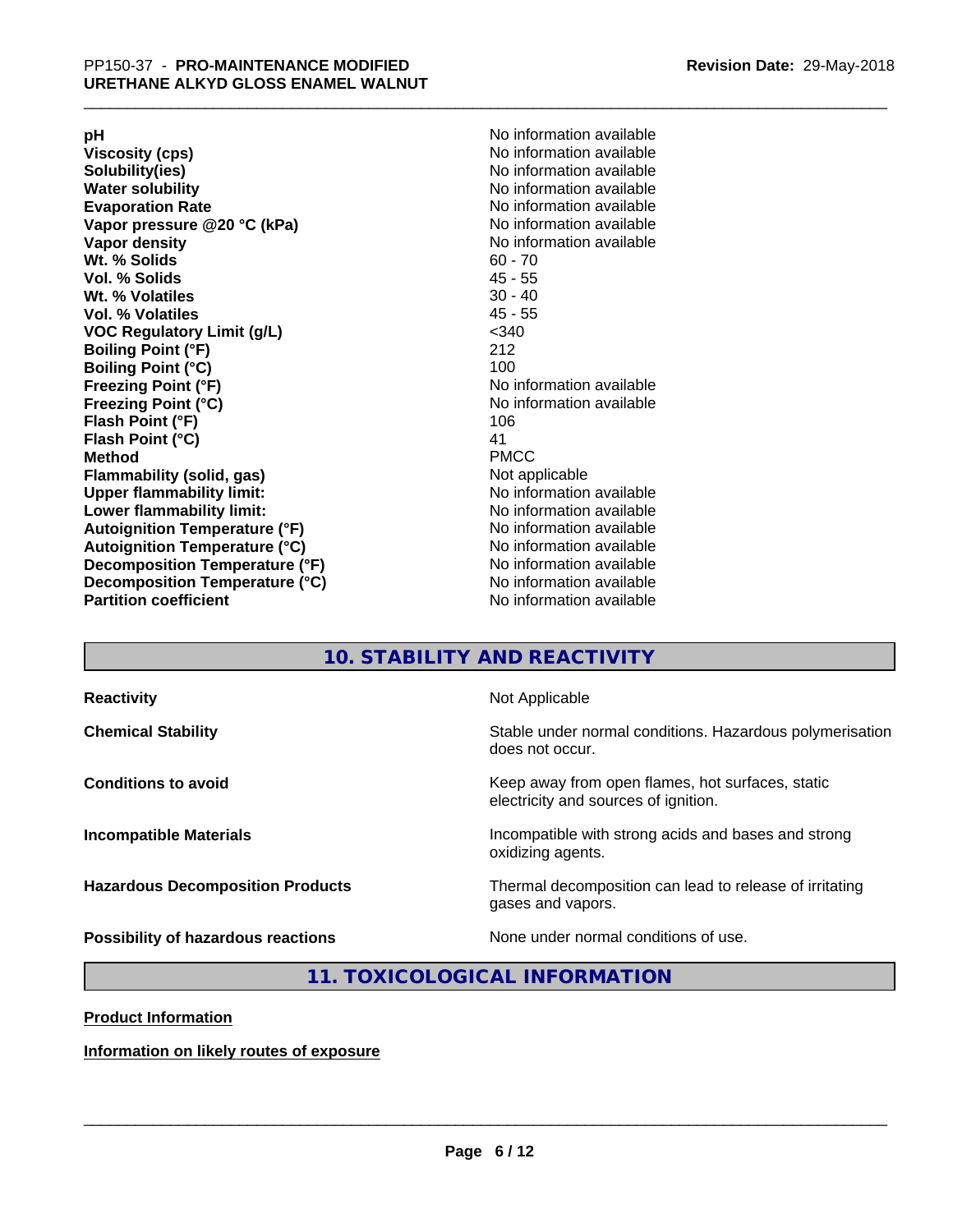| <b>Principal Routes of Exposure</b> | Eye contact, skin contact and inhalation.                                                                                                                                                                                                                                        |
|-------------------------------------|----------------------------------------------------------------------------------------------------------------------------------------------------------------------------------------------------------------------------------------------------------------------------------|
| <b>Acute Toxicity</b>               |                                                                                                                                                                                                                                                                                  |
| <b>Product Information</b>          | Repeated or prolonged exposure to organic solvents may lead to permanent brain<br>and nervous system damage. Intentional misuse by deliberately concentrating and<br>inhaling vapors may be harmful or fatal.                                                                    |
|                                     | Symptoms related to the physical, chemical and toxicological characteristics                                                                                                                                                                                                     |
| <b>Symptoms</b>                     | No information available.                                                                                                                                                                                                                                                        |
|                                     | Delayed and immediate effects as well as chronic effects from short and long-term exposure                                                                                                                                                                                       |
| Eye contact<br><b>Skin contact</b>  | Contact with eyes may cause irritation.<br>May cause skin irritation and/or dermatitis. Prolonged skin contact may defat the                                                                                                                                                     |
| Ingestion                           | skin and produce dermatitis.<br>Ingestion may cause irritation to mucous membranes. Small amounts of this<br>product aspirated into the respiratory system during ingestion or vomiting may                                                                                      |
| <b>Inhalation</b>                   | cause mild to severe pulmonary injury, possibly progressing to death.<br>High vapor / aerosol concentrations are irritating to the eyes, nose, throat and<br>lungs and may cause headaches, dizziness, drowsiness, unconsciousness, and<br>other central nervous system effects. |
| <b>Sensitization</b>                | May cause an allergic skin reaction.                                                                                                                                                                                                                                             |
| <b>Neurological Effects</b>         | No information available.                                                                                                                                                                                                                                                        |
| <b>Mutagenic Effects</b>            | No information available.                                                                                                                                                                                                                                                        |
| <b>Reproductive Effects</b>         | No information available.                                                                                                                                                                                                                                                        |
| <b>Developmental Effects</b>        | No information available.                                                                                                                                                                                                                                                        |
| <b>Target organ effects</b>         | No information available.                                                                                                                                                                                                                                                        |
| <b>STOT - repeated exposure</b>     | No information available.                                                                                                                                                                                                                                                        |
| <b>STOT - single exposure</b>       | No information available.                                                                                                                                                                                                                                                        |
| Other adverse effects               | No information available.                                                                                                                                                                                                                                                        |
| <b>Aspiration Hazard</b>            | May be harmful if swallowed and enters airways. Small amounts of this product<br>aspirated into the respiratory system during ingestion or vomiting may cause mild<br>to severe pulmonary injury, possibly progressing to death.                                                 |

### **Numerical measures of toxicity**

### **The following values are calculated based on chapter 3.1 of the GHS document**

| <b>ATEmix (oral)</b>   | 60237 mg/kg |
|------------------------|-------------|
| <b>ATEmix (dermal)</b> | 26755 mg/kg |

### **Component Information**

### **Acute Toxicity**

Stoddard solvent LD50 Oral: > 5,000 mg/kg (Rat) LD50 Dermal: > 3160 mg/kg (Rabbit) LC50 Inhalation (Vapor): > 6.1 mg/L (Rat) Distillates, petroleum, hydrotreated light LD50 Oral: > 5,000 mg/kg (Rat) LD50 Dermal:  $> 3,000$  mg/kg (Rabbit)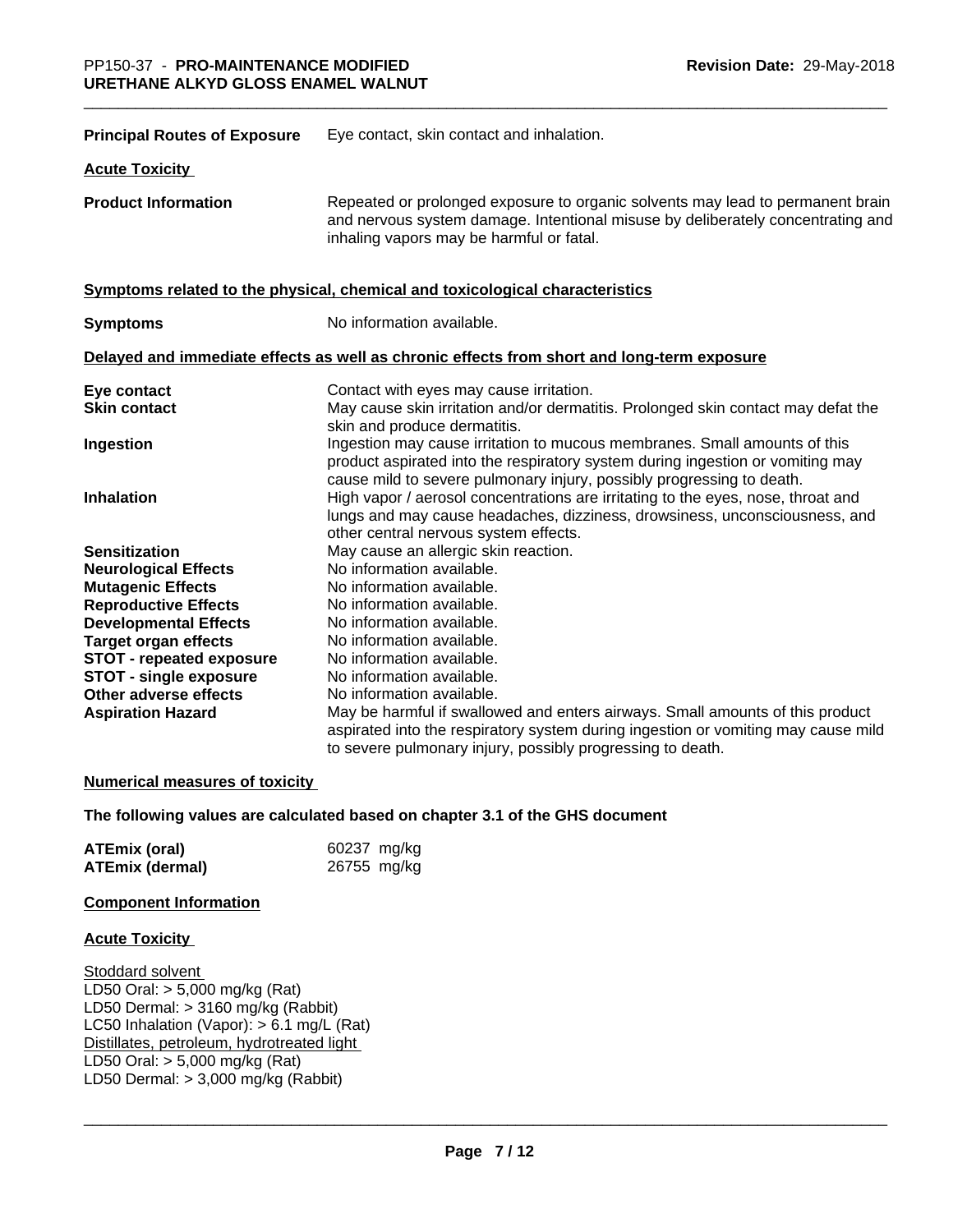Titanium dioxide LD50 Oral: > 10000 mg/kg (Rat) Carbon black LD50 Oral: > 15400 mg/kg (Rat) LD50 Dermal: > 3000 mg/kg (Rabbit) Methyl ethyl ketoxime LD50 Oral: 930 mg/kg (Rat) LD50 Dermal: 200 µL/kg (Rabbit) LC50 Inhalation (Vapor): > 4.8 mg/L (Rat) Ethyl benzene LD50 Oral: mg/kg (Rat) LD50 Dermal: > mg/kg (Rabbit) LC50 Inhalation (Vapor): mg/m<sup>3</sup> (Rat, 2 hr.)

# **Carcinogenicity**

*The information below indicateswhether each agency has listed any ingredient as a carcinogen:.*

| Chemical name                | <b>IARC</b>         | <b>NTP</b> | <b>OSHA</b> |
|------------------------------|---------------------|------------|-------------|
|                              | 2B - Possible Human |            | Listed      |
| Titanium dioxide             | Carcinogen          |            |             |
|                              | 2B - Possible Human |            | Listed      |
| Carbon black                 | Carcinogen          |            |             |
|                              | 2B - Possible Human |            | Listed      |
| Cobalt bis(2-ethylhexanoate) | Carcinogen          |            |             |
|                              | 2B - Possible Human |            | Listed      |
| <b>Ethyl benzene</b>         | Carcinogen          |            |             |

• Although IARC has classified titanium dioxide as possibly carcinogenic to humans (2B), their summary concludes: "No significant exposure to titanium dioxide is thought to occur during the use of products in which titanium dioxide is bound to other materials, such as paint."

• Cobalt and cobalt compounds are listed as possible human carcinogens by IARC (2B). However, there is inadequate evidence of the carcinogenicity of cobalt and cobalt compounds in humans.

### **Legend**

IARC - International Agency for Research on Cancer NTP - National Toxicity Program OSHA - Occupational Safety & Health Administration

# **12. ECOLOGICAL INFORMATION**

# **Ecotoxicity Effects**

The environmental impact of this product has not been fully investigated.

# **Product Information**

# **Acute Toxicity to Fish**

No information available

# **Acute Toxicity to Aquatic Invertebrates**

No information available

# **Acute Toxicity to Aquatic Plants**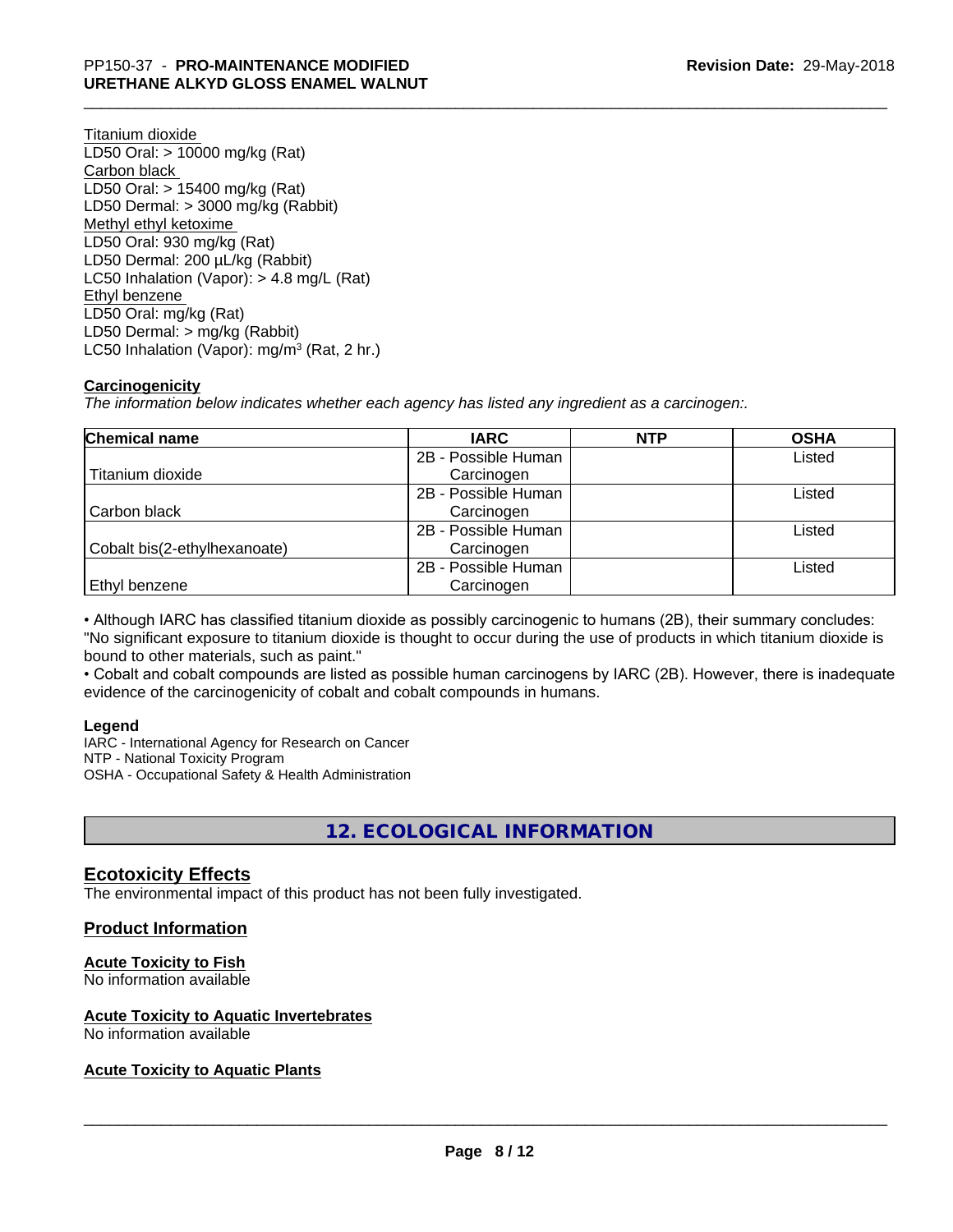No information available

### **Persistence / Degradability**

No information available.

### **Bioaccumulation**

No information available.

### **Mobility in Environmental Media**

No information available.

**Ozone** No information available

### **Component Information**

### **Acute Toxicity to Fish**

Titanium dioxide  $LC50:$  > 1000 mg/L (Fathead Minnow - 96 hr.) Methyl ethyl ketoxime LC50: 48 mg/L (Bluegill sunfish - 96 hr.) Ethyl benzene LC50: 12.1 mg/L (Fathead Minnow - 96 hr.)

### **Acute Toxicity to Aquatic Invertebrates**

Methyl ethyl ketoxime EC50: 750 mg/L (Daphnia magna - 48 hr.) Ethyl benzene EC50: 1.8 mg/L (Daphnia magna - 48 hr.)

### **Acute Toxicity to Aquatic Plants**

Ethyl benzene EC50: 4.6 mg/L (Green algae (Scenedesmus subspicatus), 72 hrs.)

|                                | 13. DISPOSAL CONSIDERATIONS                                                                                                                                                                                               |
|--------------------------------|---------------------------------------------------------------------------------------------------------------------------------------------------------------------------------------------------------------------------|
| <b>Waste Disposal Method</b>   | Dispose of in accordance with federal, state, and local regulations. Local<br>requirements may vary, consult your sanitation department or state-designated<br>environmental protection agency for more disposal options. |
| <b>Empty Container Warning</b> | Emptied containers may retain product residue. Follow label warnings even after<br>container is emptied. Residual vapors may explode on ignition.                                                                         |
|                                | 14. TRANSPORT INFORMATION                                                                                                                                                                                                 |

**DOT**

**Proper Shipping Name** PAINT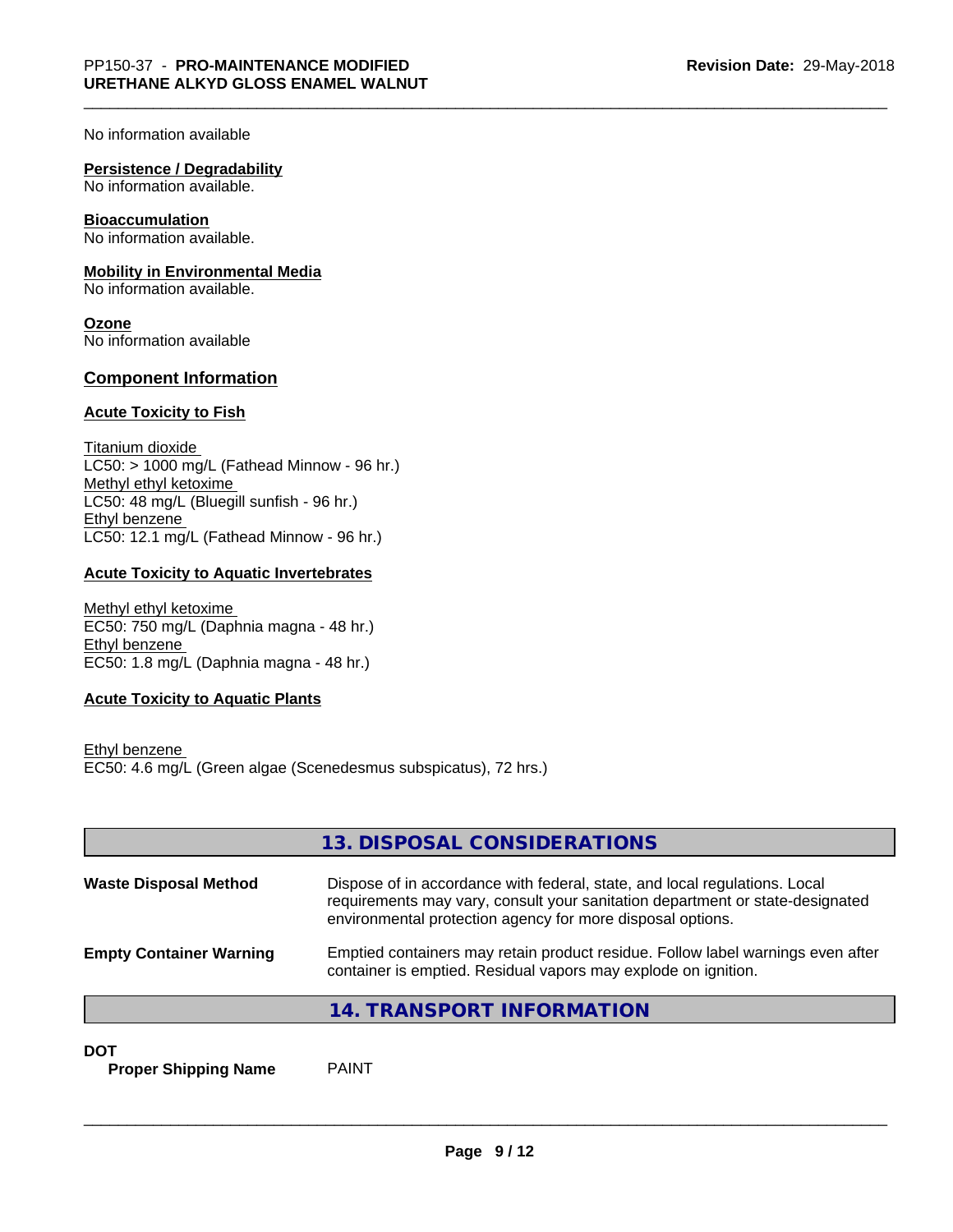| <b>Hazard class</b>  |                                                            |
|----------------------|------------------------------------------------------------|
| UN-No.               | UN1263                                                     |
| <b>Packing Group</b> |                                                            |
| <b>Description</b>   | UN1263, PAINT, 3, III, Marine Pollutant (Stoddard solvent) |

In the US this material may be reclassified as a Combustible Liquid and is not regulated in containers of less than 119 gallons (450 liters) via surface transportation (refer to 49CFR173.120(b)(2) for further information).

| ICAO / IATA       | Contact the preparer for further information. |
|-------------------|-----------------------------------------------|
| <b>IMDG / IMO</b> | Contact the preparer for further information. |

# **15. REGULATORY INFORMATION**

# **International Inventories**

| <b>TSCA: United States</b> | Yes - All components are listed or exempt. |
|----------------------------|--------------------------------------------|
| <b>DSL: Canada</b>         | Yes - All components are listed or exempt. |

# **Federal Regulations**

### **SARA 311/312 hazardous categorization**

| Acute health hazard               | Yes |  |
|-----------------------------------|-----|--|
| Chronic Health Hazard             | Yes |  |
| Fire hazard                       | Yes |  |
| Sudden release of pressure hazard | Nο  |  |
| Reactive Hazard                   | Nο  |  |

### **SARA 313**

Section 313 of Title III of the Superfund Amendments and Reauthorization Act of 1986 (SARA). This product contains a chemical or chemicals which are subject to the reporting requirements of the Act and Title 40 of the Code of Federal Regulations, Part 372:

| <b>Chemical name</b> | CAS No.  | Weight-% | <b>CERCLA/SARA 313</b><br>(de minimis concentration) |
|----------------------|----------|----------|------------------------------------------------------|
| Ethyl benzene        | 100-41-4 | U.J      |                                                      |

**Clean Air Act,Section 112 Hazardous Air Pollutants (HAPs) (see 40 CFR 61)** This product contains the following HAPs:

| <b>Chemical name</b> | CAS No.  | Weight-% | <b>Hazardous Air Pollutant</b> |
|----------------------|----------|----------|--------------------------------|
|                      |          |          | (HAP)                          |
| Ethyl benzene        | 100-41-4 | 0.5      | Listed                         |

# **US State Regulations**

### **California Proposition 65**

**AVIMARNING:** Cancer and Reproductive Harm– www.P65warnings.ca.gov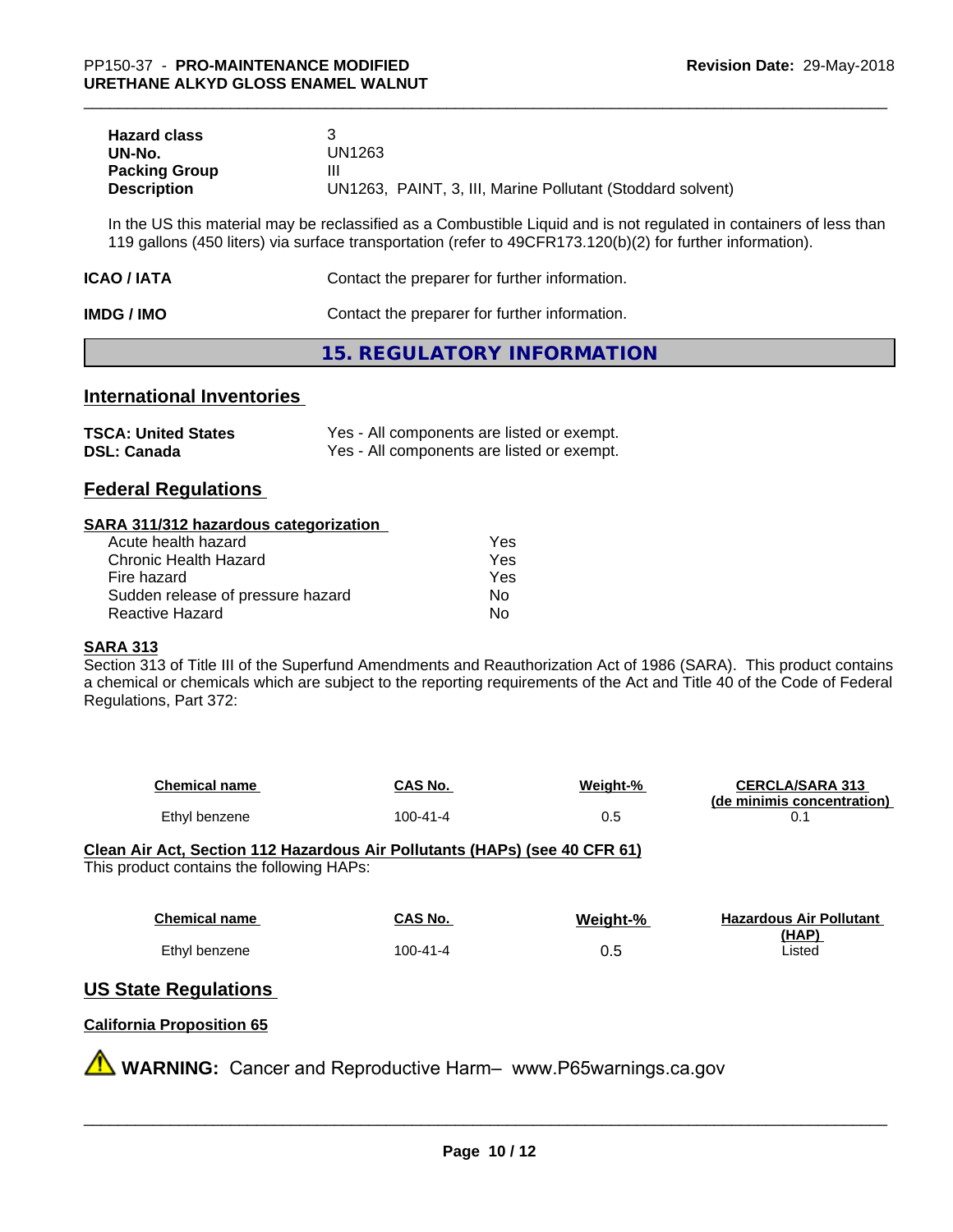### **State Right-to-Know**

| <b>Chemical name</b> | <b>Massachusetts</b> | <b>New Jersey</b> | Pennsylvania |
|----------------------|----------------------|-------------------|--------------|
| Limestone            |                      |                   |              |
| Stoddard solvent     |                      |                   |              |
| Titanium dioxide     |                      |                   |              |
| Carbon black         |                      |                   |              |

### **Legend**

X - Listed

# **16. OTHER INFORMATION**

| HMIS | Health: $1^*$ | <b>Flammability: 2</b> | <b>Reactivity: 0 PPE: -</b> |  |
|------|---------------|------------------------|-----------------------------|--|
|------|---------------|------------------------|-----------------------------|--|

# **HMIS Legend**

- 0 Minimal Hazard
- 1 Slight Hazard
- 2 Moderate Hazard
- 3 Serious Hazard
- 4 Severe Hazard
- \* Chronic Hazard
- X Consult your supervisor or S.O.P. for "Special" handling instructions.

*Note: The PPE rating has intentionally been left blank. Choose appropriate PPE that will protect employees from the hazards the material will present under the actual normal conditions of use.*

*Caution: HMISÒ ratings are based on a 0-4 rating scale, with 0 representing minimal hazards or risks, and 4 representing significant hazards or risks. Although HMISÒ ratings are not required on MSDSs under 29 CFR 1910.1200, the preparer, has chosen to provide them. HMISÒ ratings are to be used only in conjunction with a fully implemented HMISÒ program by workers who have received appropriate HMISÒ training. HMISÒ is a registered trade and service mark of the NPCA. HMISÒ materials may be purchased exclusively from J. J. Keller (800) 327-6868.*

 **WARNING!** If you scrape, sand, or remove old paint, you may release lead dust. LEAD IS TOXIC. EXPOSURE TO LEAD DUST CAN CAUSE SERIOUS ILLNESS, SUCH AS BRAIN DAMAGE, ESPECIALLY IN CHILDREN. PREGNANT WOMEN SHOULD ALSO AVOID EXPOSURE. Wear a NIOSH approved respirator to control lead exposure. Clean up carefully with a HEPA vacuum and a wet mop. Before you start, find out how to protect yourself and your family by contacting the National Lead Information Hotline at 1-800-424-LEAD or log on to www.epa.gov/lead.

| <b>Prepared By</b>      | <b>Product Stewardship Department</b><br>Benjamin Moore & Co.<br>101 Paragon Drive<br>Montvale, NJ 07645<br>800-225-5554 |
|-------------------------|--------------------------------------------------------------------------------------------------------------------------|
| <b>Revision Date:</b>   | 29-May-2018                                                                                                              |
| <b>Revision Summary</b> | Not available                                                                                                            |

#### Disclaimer

The information contained herein is presented in good faith and believed to be accurate as of the effective date shown above. This information is furnished without warranty of any kind. Employers should use this information only as a